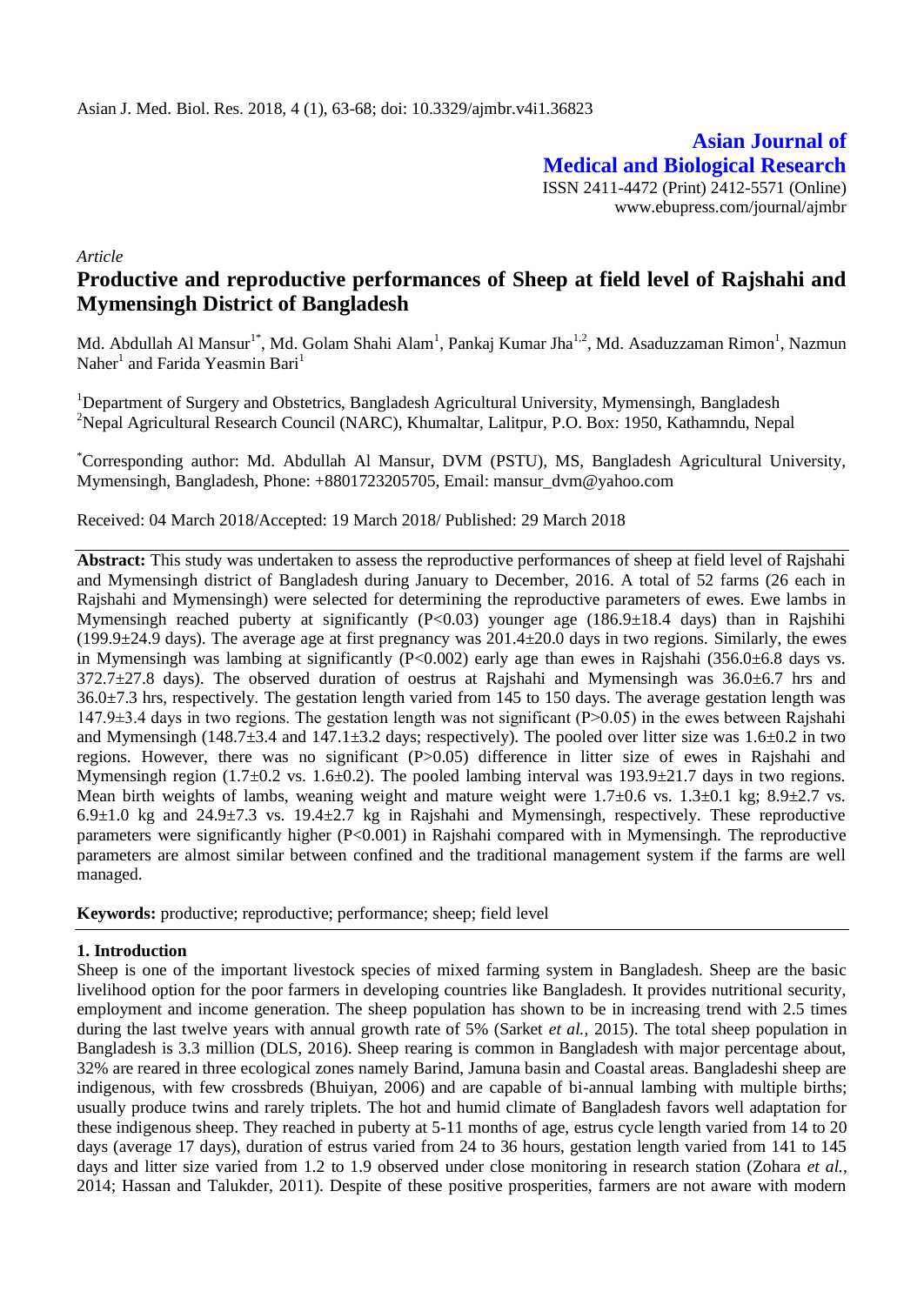husbandry-veterinary practices and controlled breeding schemes for profitable sheep farming. There are mainly two downstream in sheep breeding at farmers level; first - the farmers castrate their male at early age for getting current profit resulting falls of breeding rams and second - farmers use same ram for breeding year after year which increases inbreeding. Beside these, farmers are lack of breeding and management information practices about reproductive and productive benefits from sheep farming. Therefore the present research was performed to study the reproductive performances of sheep maintained in traditional management system at field level in Rajshahi and Mymensingh district of Bangladesh.

## **2. Materials and Methods**

### **2.1. Study area and farm selection**

The study was carried out in some sheep farms at Rajshahi and Mymensingh division in Bangladesh. The study was conducted from January to December, 2016. Sheep farmer's information was taken from the district livestock officer and a total of 52 farms (26 farms in each division) farms were randomly selected within those areas.

## **2.2. Animal management in the farm**

Sheep flocks in the selected area were reared in their traditional management system. Early in the morning, sheep were pastured in the mango garden or open paddy field or open grass land. They were kept in the pasture land for the duration of whole day and came back during sundown. Few farmers fed concentrate feed after returning at home. Some good farmers maintained proper vaccination and deworming schedule. Necessary treatments were given against specific diseases according to the suggestion of the veterinary surgeons.

## **2.3. Data collection**

A well-structured data sheet was prepared before data collection. The selected farms were visited personally. The information was collected by face to face interview with the farm owner and animal caretaker. The information included parameters for reproductive performances were as follows: age at 1st heat, weight at 1st heat, duration of estrus, gestation length, age at first pregnancy, age at first lambing, lambing interval, onset of post partum heat, post partum heat period, litter size, birth weight of lamb, weaning weight and mature weight.

# **2.3.1. Age at 1st heat or puberty**

The age at puberty was estimated as the age in days when ewes exhibited the sign of first estrus, by observing wagging tail, swelling and mucus discharge from the vulva, jumping tendency to others, rubbing their body with the rams and remain closer to the rams.

### **2.3.2. Weight at 1st heat**

This trait was estimated in terms of kg when the ewes come in heat with the help of weighing balance.

# **2.3.3. Measurement of oestrous cycle length and duration**

Estrous detection in ewes was carried out by the observation of estrus sign by the farmer or animal caretaker. Oestrus duration was determined by measuring the time interval between the onset of oestrus and when a ewe no longer stood to be mounted.

### **2.3.4. Length of gestation period**

It was calculated as the interval from fertile service to parturition. Gestation length was counted from the day of service to the day of onset of labour. The duration of gestation was determined in days.

### **2.3.5. Age at first lambing**

Age at first lambing was estimated in days from the date of birth to the date of first lambing.

### **2.3.6. Lambing interval**

Lambing interval was determined by measuring the interval between the dates of one lambing to the date of next lambing. The lambing interval was recorded in days.

# **2.3.7. Litter size**

Litter size was calculated as the number of lambs born per conception per ewe. Litter size was calculated by the following formula: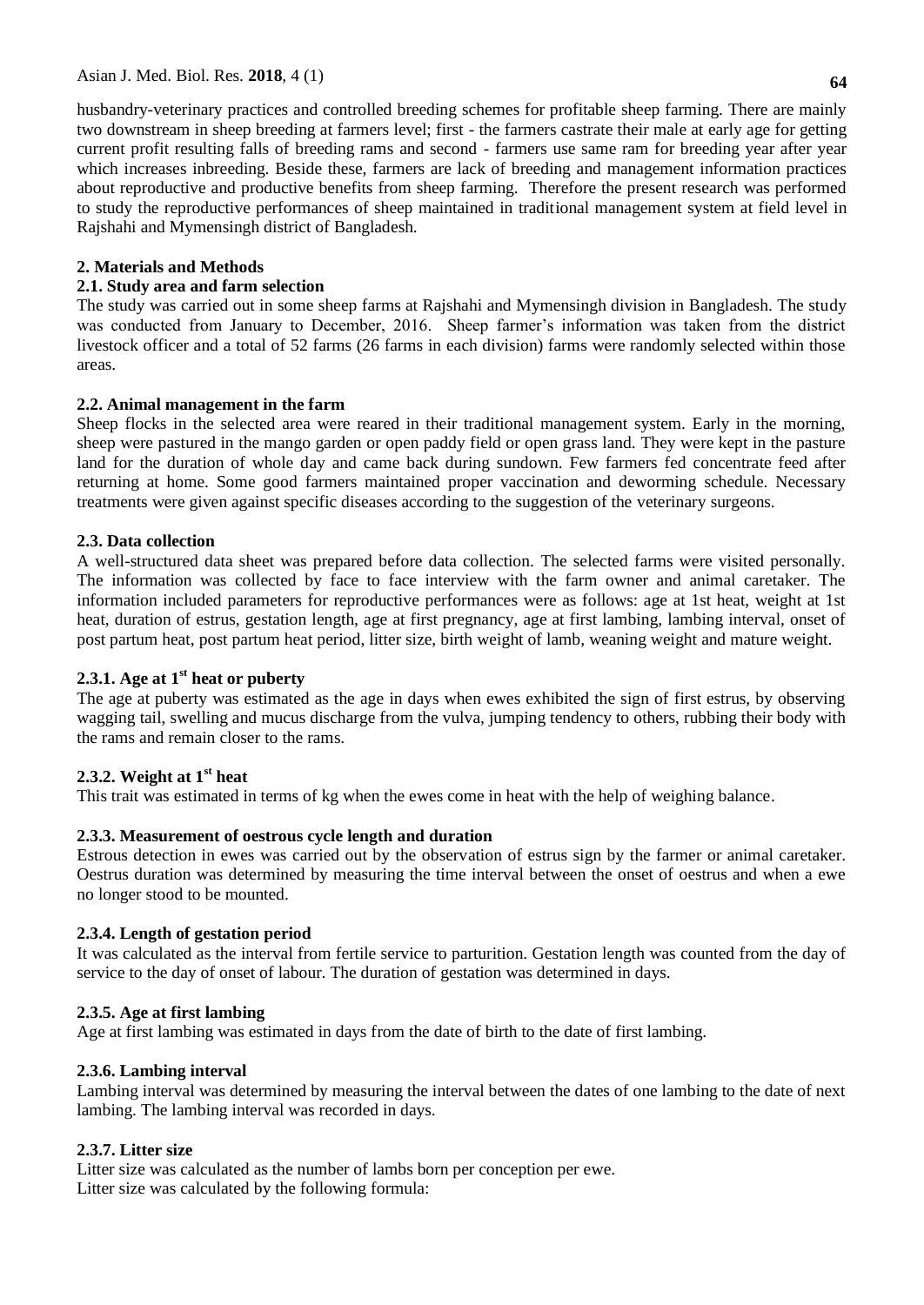#### **2.3.8. Post-partum onset of oestrus**

Post-partum onset of oestrus was determined by the first observed oestrus after parturition.

#### **2.3.9. Lamb birth weight, weaning weight and mature weight**

Within 24 hours of the new born, date of birth, birth weight, type of birth, sex of lamb was taken. Lamb birth weight, weaning weight and mature weight was measured by weighing balance and values were recorded in kg.

#### **2.4. Statistical analysis**

All data were stored in MS Excel and further analysis was done using SPSS IBM 20.0 version software program. The statistical analysis of the data was performed using compare mean with one way ANOVA and univariate analysis of variance procedure.

#### **3. Results**

## **3.1 Age at first heat (puberty), pregnancy and lambing**

Age at first heat, pregnancy and lambing in indigenous ewes under traditional management system is shown in the Table 1. The age at puberty or first heat varied from 150-300 days (5-10 months). The average age at first puberty was 193.4±22.6 days in two regions. Ewe lambs in Mymensingh reached puberty at significantly  $(P<0.03)$  younger age  $(186.9\pm18.4$  days) than in Rajshahi  $(199.9\pm24.9$  days). The pooled over age at first lambing was 364.3±22.6 days in two regions. Similarly, the ewes in Mymensingh was lambing at early age than ewes in Rajshahi (P<0.002) (356.0 $\pm$ 6.8 days vs. 372.7 $\pm$ 27.8 days). The average age at first pregnancy was 201.4±20.0 days in two regions. There was no significant difference in age at first pregnancy between the ewes of two different areas (206.5±22.6 vs. 196.2±15.8).

#### **Table 1. Comparison of age effects on reproductive parameters of ewes maintained under traditional management system.**

| <b>Parameters</b>         | <b>Region</b>     |                     |                           | <b>Level of</b> |
|---------------------------|-------------------|---------------------|---------------------------|-----------------|
| (days)                    | Rajshahi $(n=26)$ | Mymensingh $(n=26)$ | Pooled over data $(n=52)$ | significance    |
| Age at first heat         | $199.9 + 24.9^a$  | $186.9 \pm 18.4^b$  | $193.4+22.6$              | (P < 0.03)      |
| Age at first<br>pregnancy | $206.5+22.6$      | $196.2 \pm 15.8$    | $201.4 \pm 20.0$          | <b>NS</b>       |
| Age at first lambing      | $372.7+27.8^a$    | $356.0\pm6.8^b$     | $364.3 + 22.6$            | (P < 0.002)     |

NS: Not significant,<sup>a-b</sup> Mean values having different superscripts in a row differ significantly (P<0.05)

### **3.2. Oestrus duration and onset of post-partum heat (estrus)**

The duration of oestrus, onset of post-partum heat (estrus) and post-partum heat period are shown in Table 2. Duration of oestrus in the present study varied from 24 to 36 hrs. The pooled over duration of oestrus was  $36.0\pm8.2$  hours in two regions. There was no significant difference (P $>0.05$ ) in duration of oestrus in indigenous ewes between Rajshahi and Mymensingh. The observed duration of oestrus was  $36.0\pm6.7$  hrs and  $36.0\pm7.3$  hrs, respectively. Onset of post-partum heat (estrus) was not significant (P˃0.05) in Rajshahi and Mymensingh  $(26.0 \pm 11.1 \text{ vs. } 24.3 \pm 9.9 \text{ days}).$ 

#### **Table 2. Comparison of reproductive parameters of ewes between two regions.**

|                                     |                      | Level of                      |                              |              |
|-------------------------------------|----------------------|-------------------------------|------------------------------|--------------|
| <b>Parameters</b>                   | Rajshahi<br>$(n=26)$ | <b>Mymensingh</b><br>$(n=26)$ | Pooled over data<br>$(n=52)$ | significance |
| Duration of estrus (hrs.)           | $36.0 + 6.7$         | $36.0 \pm 7.3$                | $36.0 + 8.2$                 | <b>NS</b>    |
| Gestation length (days)             | $148.7 \pm 3.4$      | $147.1 \pm 3.2$               | $147.9 \pm 3.4$              | <b>NS</b>    |
| Litter size                         | $1.7+0.2$            | $1.6 \pm 0.2$                 | $1.6 \pm 0.2$                | <b>NS</b>    |
| Lambing interval                    | $197.9 \pm 24.9$     | $189.8 \pm 16.7$              | $193.9 \pm 21.7$             | <b>NS</b>    |
| On Onset of post-partum heat (days) | $26.0 \pm 11.1$      | $24.3 + 9.9$                  | $25.2 \pm 10.4$              | <b>NS</b>    |

NS- Not significant.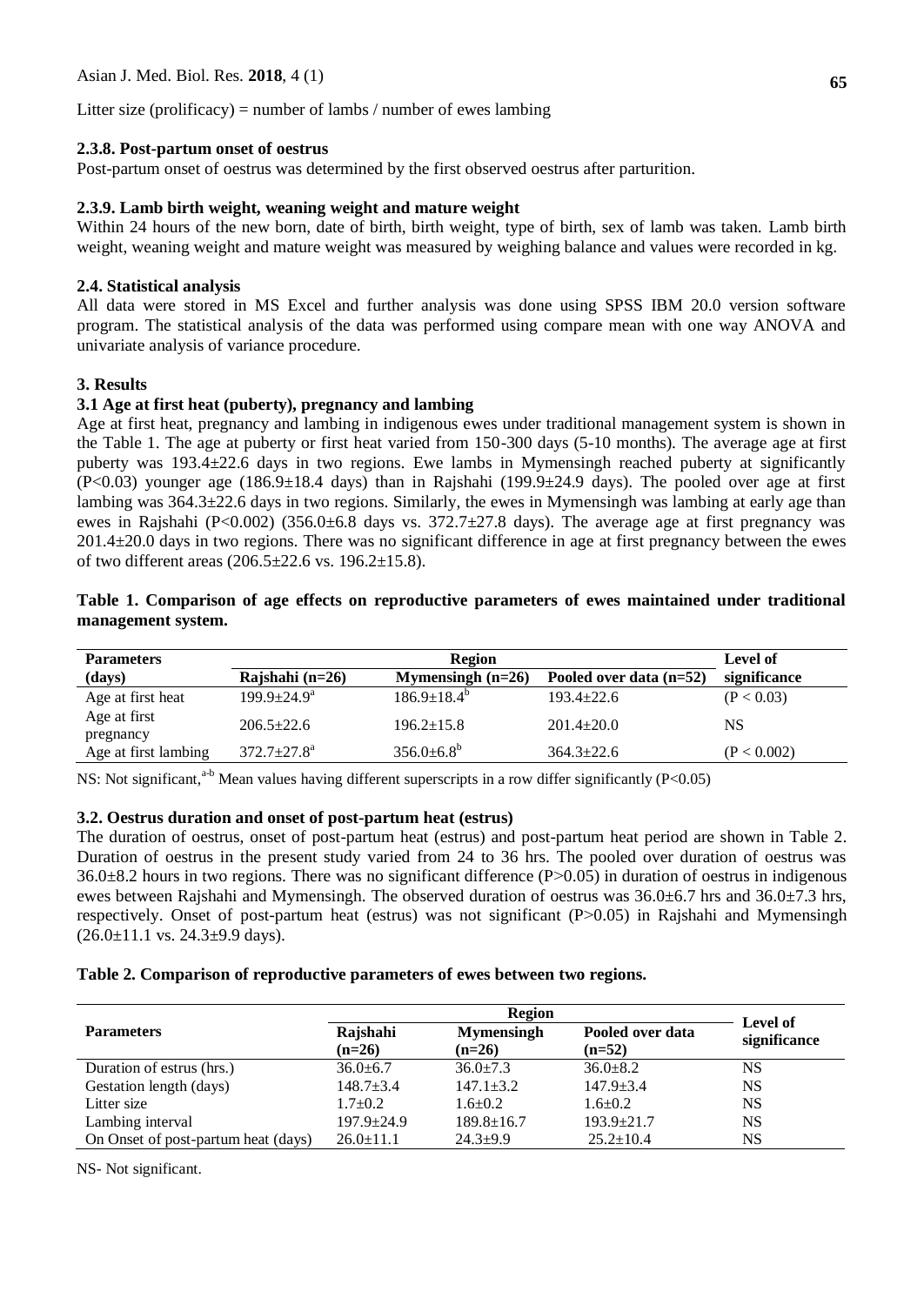#### **3.3. Gestation length, litter size and lambing interval**

The gestation length, litter size and lambing interval in indigenous ewes is placed in Table 2. The gestation length varied from 145 to 150 days. The average gestation length was 147.9±3.4 days in two regions. The gestation length was not significant (P $>0.05$ ) in the ewes between Rajshahi and Mymensingh (148.7 $\pm$ 3.4 and  $147.1\pm3.2$  days; respectively). The pooled over litter size was  $1.6\pm0.2$  in two regions. However, there was no significant (P>0.05) difference in litter size of ewes in Rajshahi and Mymensingh region (1.7 $\pm$ 0.2 vs. 1.6 $\pm$ 0.2). Also there was no significant (P>0.05) difference in lambing interval of ewes in Rajshahi and Mymensingh region (197.9 $\pm$ 24.9 vs. 189.8 $\pm$ 16.7 days). The pooled lambing interval was 193.9 $\pm$ 21.7 days in two regions.

## **3.4. Birth weight of lambs, weaning weight and mature weight**

Lamb birth weight, weaning weight of lamb and mature weight from this study are presented in Table 3. Mean birth weights of lambs were  $1.7\pm0.6$  kg and  $1.3\pm0.1$  kg in Rajshahi and Mymensingh, respectively. The birth weight of lambs in Rajshahi were significantly higher (P<0.001) compared with lambs born in Mymensingh. However, the pooled over birth weight of lambs was  $1.5\pm0.5$  kg in two regions. The weaning weight were significantly higher (P<0.001) of lambs born in Rajshahi (8.9 $\pm$ 2.7 kg) compared with Mymensingh (6.9 $\pm$ 1.0 kg). The mature weight were also significantly higher (P<0.001) in Rajshahi (24.9±7.3 kg) compared with Mymensingh (19.4 $\pm$ 2.7 kg).

|                           | <b>Region</b>             |                               |                              |                          |
|---------------------------|---------------------------|-------------------------------|------------------------------|--------------------------|
| <b>Parameters</b><br>(kg) | Rajshahi<br>$(n=26)$      | <b>Mymensingh</b><br>$(n=26)$ | Pooled over data<br>$(n=52)$ | Level of<br>significance |
| Lamb birth weight         | $1.7 \pm 0.6^{\rm a}$     | $1.3 \pm 0.1^b$               | $1.5 \pm 0.5$                | (P<0.001)                |
| Weaning weight of lamb    | $8.9 + 2.7^{\circ}$       | $6.9 \pm 1.0^{b}$             | $7.9 \pm 2.2$                | (P<0.001)                |
| Mature weight             | $24.9 \pm 7.3^{\text{a}}$ | $19.4 \pm 2.7^b$              | $22.2 \pm 6.2$               | (P< 0.001)               |

|  |  |  | Table 3. Growth performance of indigenous sheep at field level (Mean±SD). |  |  |
|--|--|--|---------------------------------------------------------------------------|--|--|
|--|--|--|---------------------------------------------------------------------------|--|--|

 $a-b$ Mean values having different superscripts in a row differ significantly (P<0.001)

### **4. Discussion**

The age effects of puberty, first pregnancy and first lambing in ewes maintained under traditional management system were observed in two regions in Bangladesh. The age at puberty or first heat varied from 150 to 300 days (5 to 10 months). According to the opinions of sheep farmers in Rajshahi division that indigenous ewes show heat or oestrus at earlier age compared with the Garole ewes. The present observation is more or less similar with the study of other researcher, 5 and 12 months required to reached puberty (Schoenian, 2014); 28.2±0.8 weeks (Souza *et al.,* 2010); 6 to 9 months (Changjun, 2013) 6.22±1.31 months and group 8.43±1.15 months (Zohara *et al.,* 2014). Therefore the difference between reproductive performances in Rajshahi and Mymensingh division could be due to breed, feeding and climatic condition of the region. In traditional management system both Rajshahi and Mymensingh division may have an positive effect which resulted no difference from the study of Zohara *et al*. (2014); where the sheep were maintained in good management system in research station.

In present study, the average age at first lambing was 364.3±22.6 days in two regions. The ewes in Mymensingh were lambing at early age than ewes in Rajshahi. The present observation is similar in Barind sheep, 389.9  $\pm$ 43.0 days and Jamuna basin sheep,  $409.8 \pm 75.0$  days (Hassan and Talukder, 2011). In other studies, the age at first lambing was  $530.5 \pm 12.4$  days in Munjal sheep (Poonia, 2008), higher than the present findings.

The average age at first pregnancy was 201.4±20.0 days in two regions. There was no significant difference in age at first pregnancy between the ewes of two different areas. The present observation is similar with the age of first pregnancy in Jamuna basin sheep, 277.0±104.9 days, Barind sheep, 264.7±49.4 days and Costal sheep, 292.3±47.5 days (Hassan and Talukder, 2011) performed in Bangladesh Livestock Research Institute (BLRI) research station.

The reproductive parameters viz, duration of oestrus, gestation length, litter size, lambing interval and onset of post-partum oestrus were observed in Rajshahi and Mymensingh division also supported with Zohara *et al.,* 2014. In traditional management system, the gestation length in ewes varied from 145 to 152 days. In the present study pooled over gestation length was 147.9±3.4 days in two regions. Similar with above parameters gestation length in ewes was also not significantly (P˃0.05) different between Rajshahi and Mymensingh (148.7±3.4 vs. 147.1±3.2 days), respectively. The present study is supported by Timurkan and Yildiz (2005); Husain and Amin (2003) and Zohara *et al.* (2014).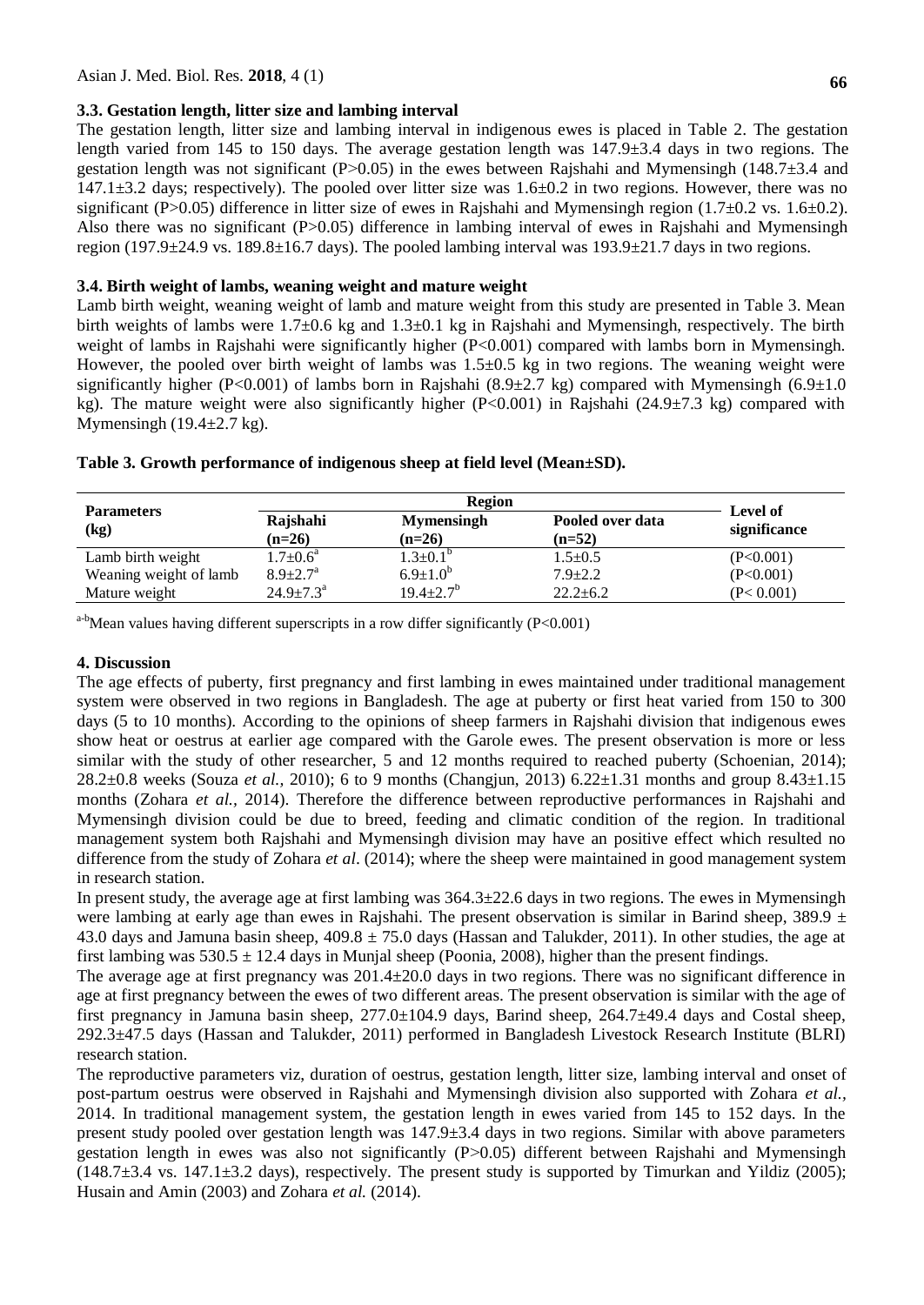The average litter size was 1.6±0.2 in two regions and is supported by other researcher in Garole sheep (Sharma *et al*., 1999); in controlled, ewes (Zohara *et al.,* 2014; Nimbkar *et al*., 2002). These observations indicate that average litter size is more or less similar (1 or 2 commonly, rearly 3) among the sheep breeds of tropical countries in well managed condition. No significant (P>0.05) difference in lambing interval of ewes in Rajshahi and Mymensingh region (197.9 $\pm$ 24.9 vs. 189.8 $\pm$ 16.7 days). It is supported by Hassan and Talukder, (2011) observed in Jamuna, Barind and Coastal sheep. Nimbkar *et al*. (2002) found in Deccani sheep in India that the average lambing interval was  $264.0 \pm 81.0$  days, higher than the present findings. This could be due to differences in breed, nutrition and environment of the study region.

Mean birth weights of lambs were  $1.7\pm0.6$  kg and  $1.3\pm0.1$  kg in Rajshahi and Mymensingh, respectively. Researchers found that, lamb birth weight 1.2 kg (Husain and Amin, 2003) and  $1.00\pm0.30$  and  $1.33\pm0.25$  kg in controlled and supplemented group (Zohara *et al.,* 2014), which is more or less similar to the present study.

The mean weaning weight of indigenous lambs obtained in the current study was lighter than weaning weights of other breeds (Awgichew, 2000; Tibbo, 2006). The present study is supported by Zohara *et al. (2014),*  supplemented groups compared with controlled groups  $(3.58\pm0.93 \text{ kg} \& 5.71\pm1.03 \text{ kg}$ , respectively) indicating no difference between confined rearing sheep and well managed traditional management system. Similarly, the mature body weight were also significantly higher  $(P<0.001)$  in sheep in Rajshahi (24.9±7.3 kg) compared with Mymensingh (19.4 $\pm$ 2.7 kg). As stated above, this higher mature body weight could be due to breed effect.

#### **5. Conclusions**

From the above study it may be concluded that reproductive performances of indigenous sheep in research station is more or less similar with the well managed traditional rearing system. The differences in traditional management system between the farms results in difference in reproductive performances of ewes in two regions.

#### **Acknowledgements**

The authors are grateful to Yousuf Ali Sarker (YA Sarker) for data management and manuscript preparation. The authors are also grateful to the Bangladesh Academy of Science and United States Department of Agriculture (BAS-USDA; LS-02) for financial support.

#### **Conflict of interest**

None to declare.

### **References**

- Awgichew K, 2000. Comparative performance evaluation of Horro and Menz sheep of Ethiopia under grazing and intensive feeding conditions. PhD Thesis, Faculty of Agriculture and Horticulture, Humboldt University, Berlin, Germany pp. 6-22.
- Bhuiyan AKFH, 2006, Livestock genetic resources in Bangladesh: Preservation and Management. International conference on livestock services, Chinese Academy of Agricultural Science (CAAS), Beijing, China, April 16-20.

Changjun Z, 2013, Puberty Pathways to Pregnancy and Parturition, Sichuan Agricultural University 1-31.

DLS, 2016. Livestock Economy at a Glance 2015-2016. Directoate of Livestock Services, Bangladesh.

- Hassan MR and MAI Talukder, 2011. Comparative performance of different regional native sheep in Bangladesh. The Bangladesh Veterinarian, 28: 85-94.
- Husain SS and MR Amin, 2003. Genetic resource conservation and utilization: participatory maintenance of animal Genetics resource at rural level in Bangladesh. Paper presented Genetic resource conservation, Bangladesh Livestock Research Institute, Savar Dhaka, Bangladesh.
- Nimbkar C, PM Ghalsasi, SW Walkden-Brown and LP Kahn, 2002. Breeding program for the genetic improvement of Deccani sheep of Maharashtra, India. 7th World Congress of Genetics Applied to Livestock Production, Montpellier, France. August 19-23.
- Poonia JS, 2008. Reproductive performance of Munjal sheep. The Indian Journal of Small Ruminants, 14: 121- 123.
- Sarker YA, AH Miah, N Sharif, MH Himel, S Islam, RC Ray, TK Paul, MT Islam and MH Sikder, 2015. A retrospective study of common diseases at veterinary teaching hospital, Bangladesh Agricultural University, Mymensingh. Bangl. J. Vet. Med., 13:55–61.

Schoenian S, 2014. Sheep 101. Http: //www.3heep101.info/201/ramrepro.html.